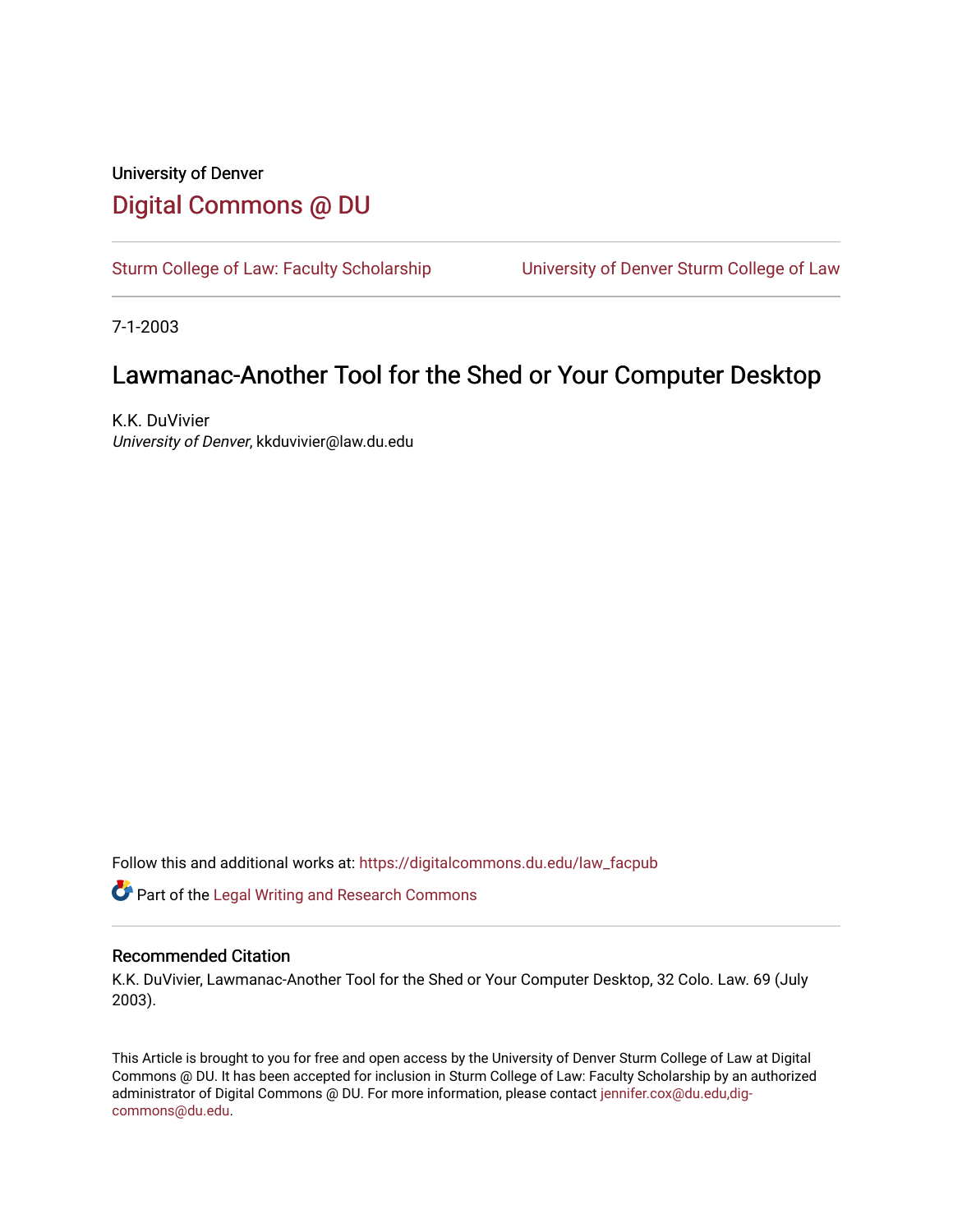## Lawmanac-Another Tool for the Shed or Your Computer Desktop

#### Publication Statement

Copyright is held by the author. User is responsible for all copyright compliance.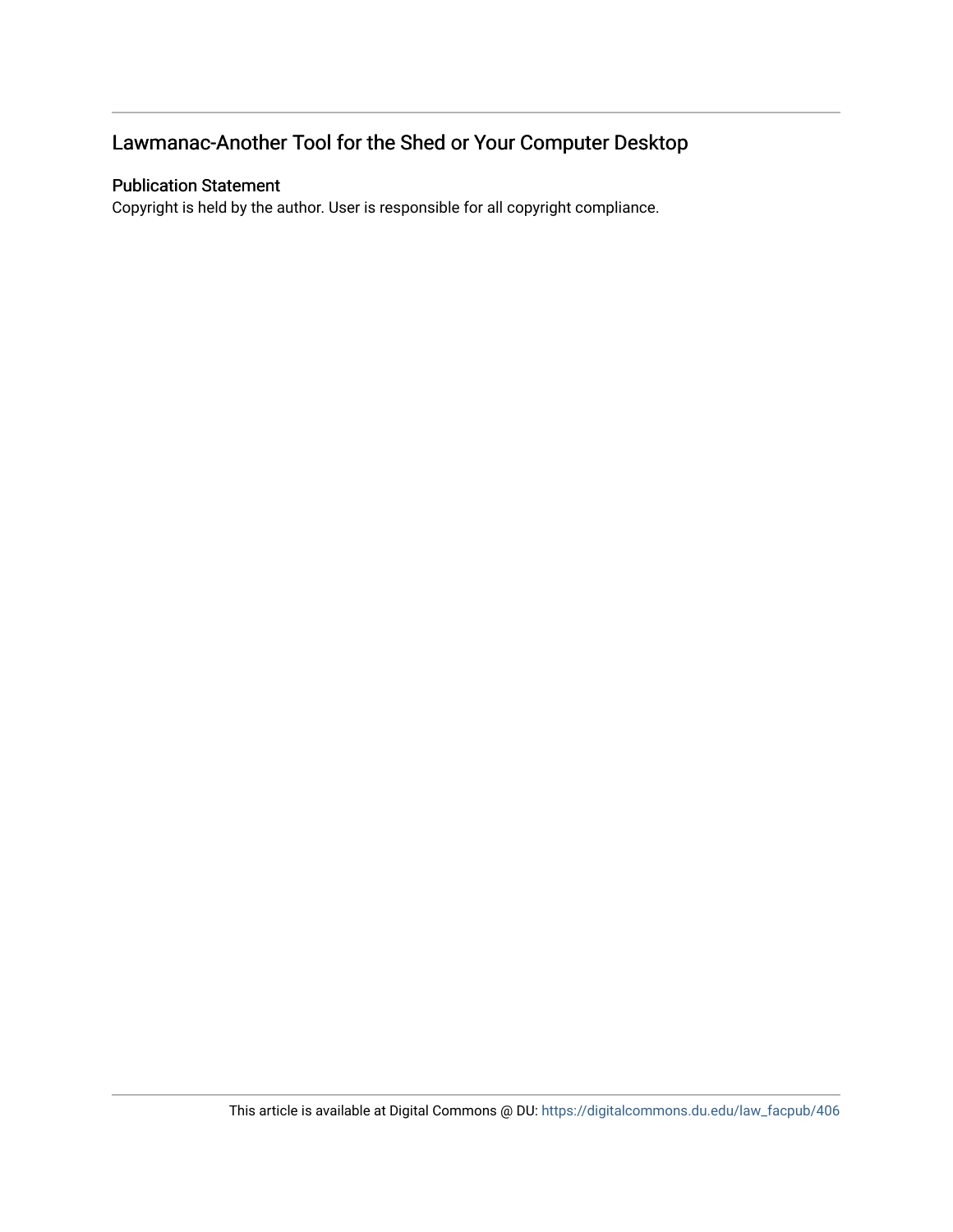# **THE SCRIVENER: MODERN LEGAL WRITING**

# **Lawmanac-Another Tool for the Shed or Your Computer Desktop**

**by K.K. DuVivier** *©* **2003 KK.** DuVivier

Next to my kitchen sink hangs a set of shears. Not only do I use these shears for snipping vegetables or cutting slices of pizza, but they also come in handy for trimming a loose thread off a jacket or clipping a flower in the garden. These shears cannot replace a chainsaw for heavy cutting jobs, but they are a convenient and a frequently used tool.

Last year, I introduced readers of this column to one of the new power tools for legal writing: *The Redbook, A Manual of Legal Style.' The Redbook2* attempts to be as comprehensive about legal style as *The Bluebook3* is comprehensive about legal citation. It contains approximately 300 pages of advice on mechanics and grammar and another 100 pages of sample legal documents.

#### **"Clickable Help" from Lawmanac**

This column addresses another recently released tool to help legal writers: *Lawmanac.4 Lawmanac* is not a book; it is software you load onto your computer hard drive to provide "clickable help for legal writers."5 *Lawmanac* includes seven types of "clickable help":  $(1)$  a 4,700-word legal dictionary;  $(2)$  a list of 2,800 abbreviations of legal sources, with website links; (3) tables for state and federal authorities, with website links; (4) advice on punctuation, capitalization, and typeface conventions; (5) a twenty-lesson course for learning and perfecting legal citation style and form; (6) lists of examples illustrating proper punctuation and form for citations; and (7) full-text versions of six of the most-used federal sources: the U.S. Constitution, the federal rules of evidence, civil and criminal rules of procedure, and appellate and bankruptcy practice rules.

#### **Jurisdictional Tables Feature**

The "State & Federal Tables" feature may be one of the most useful for practitioners. Much like the jurisdictional tables in

#### **DO YOU HAVE QUESTIONS ABOUT LEGAL WRITING?**

**KK** DuVivier will be happy to address them through the *Scrivener* column. Send your questions to: kkduvivier@ law.du.edu or call her at (303) 871-6281.

section **T.1** of *The Bluebook*,<sup>6</sup> these *Lawmanac* pages list legal authorities by jurisdiction. However, when I compared the *Lawmanac* page for Colorado with the comparable page of *The Bluebook,'* **I** found the *Lawmanac* page much more informative. First, *Lawmanac* explains the reporter abbreviations and court parenthetical information, showing both *The Bluebook* and *ALWD Citation Manual8* form. Second, *Lawmanac* explicitly shows the dates of coverage and which reporters are official and which are unofficial. Finally, and best of all, *Lawmanac* includes links to free websites that contain: (1) reports of many state appellate court decisions; (2) fill-text copies of the Colorado statutes, with annotations; (3) Colorado Rules of Court; (4) Colorado Session Laws; and (5) the Colorado Code of Regulations.

### **Grammar Help Feature**

Next, the *Lawmanac* section on 'Punctuation-Capitalization-Typeface" is helpful in answering bothersome mechanical questions with just a few mouse clicks. I checked *Lawmanac* for answers to questions I addressed in recent columns relating to punctuation and capitalization.9 Not only did I find the index a quick way to get to the answers, but in some instances, I found the *Lawmanac* explanations more helpful than those in *The Redbook.* For example, *The Redbook* states, on its own authority, that writers should cut out a final comma in a date that is used as an adjective. <sup>10</sup>*The Redbook* acknowledges that other style guides call for this "otherwise-mandatory comma," but it cites no alternative authorities and presents its position as the rule, simply stating that this comma interrupts the flow



*KK Du~ivier is an Assistant Professor and Director of the Lawyering Process Program at the University of Denver College of Law.*